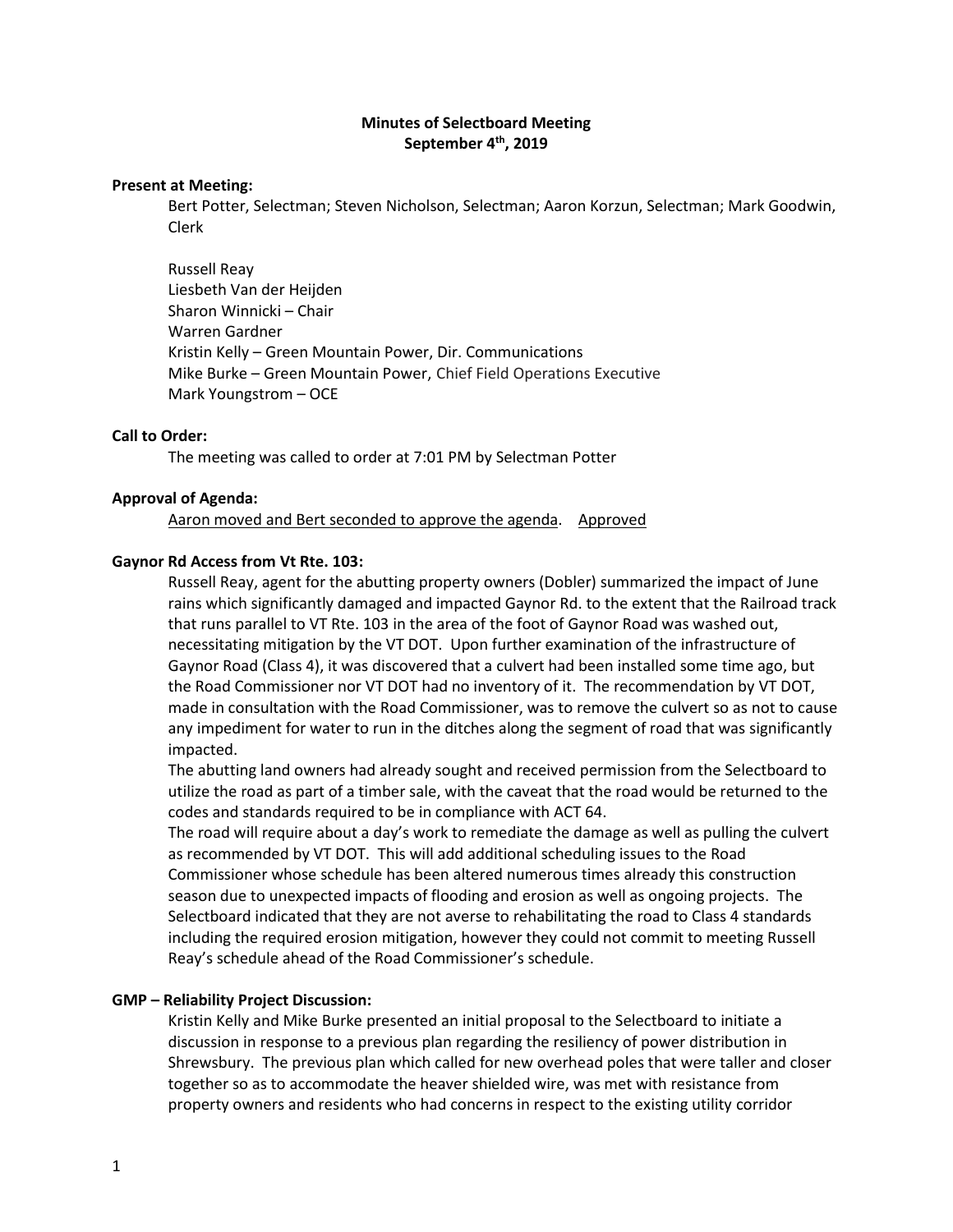easements and the impact of moving those corridors out, in most cases from off road placement, to the road ROWs.

The summarization of the proposal, which is still to be engineered and presented as a defined project by GMP, consists of using newer technology to bury substantial segments of the power distribution lines. The presentation enumerated a number of different facets of the technology to be utilized and had proven to be successful in other towns (Heinsberg) on a pilot basis. Statements were made about the safety and reliability as well as the GMP rationale for emphasizing resilient and reliable power to GMP customers impacted by power outages impacting other utilities that are relied on by those customers such as telecommunications. The Selectboard was positive in their response to the proposal as summarized, and will pass some of the highlights of the plan onto the Road Commissioner who is responsible for maintaining the codes and standards along the Road Right of Ways in order that he is aware of the proposal as initially discussed and solicit input from him.

Mike Burke indicated that a more formalized detailed engineering plan will be drawn up and presented in a future presentation.

# **Catering License:**

A Catering License application was received, for a wedding to take place at 1204 Bailey Rd. This is the second application for catered wedding in the past two months.

Bert moved and Aaron seconded to approve the Catering License. Discussion: It was brought to the attention of the Selectboard that the Cashel's had previously submitted an application for a Conditional Use Permit for a wedding venue, but the application was withdrawn with no determination of a Conditional Uses specified by permit. The motion passed, Steven and Arron voting in the affirmative, Bert voting - No.

Steven indicated he will be contacting the Cashell's in order to get a better understanding as to what the Town might expect in respect to the Cashell's plans visa via multiple weddings and/or catered events.

### **Cold River Relocation Road and Lottery Rd. Culvert Projects:**

Mark Youngstrom presented project updates for Cold River Rd:

- Certificate of Substantial Completion project is 99.8% complete
- Change Order #3 Referencing additional fill and tree planting
- Payment Requisition  $#3$  Overall the project is  $\sim$ \$40k under budget for the Town portion of costs.

# Steven moved and Bert seconded to approve Change Order #3 for \$13, 012 and Payment Requisition #3 for \$118,397.22. Approved

Bert moved and Steven seconded to acknowledge receipt of the Certificate of Substantial Completion for the Cold River Rd Relocation project. Approved.

Lottery Road Culvert replacement project is on schedule, with a pre-construction meeting scheduled for next week.

### **New Business:**

Work in the Right of Way

Aaron Moved to approve the Work in the Right of Way for 2005 Keiffer Rd. in so far as a letter indicating permission from the property owners (Tarbell) to utilize the RoW was received. Approved